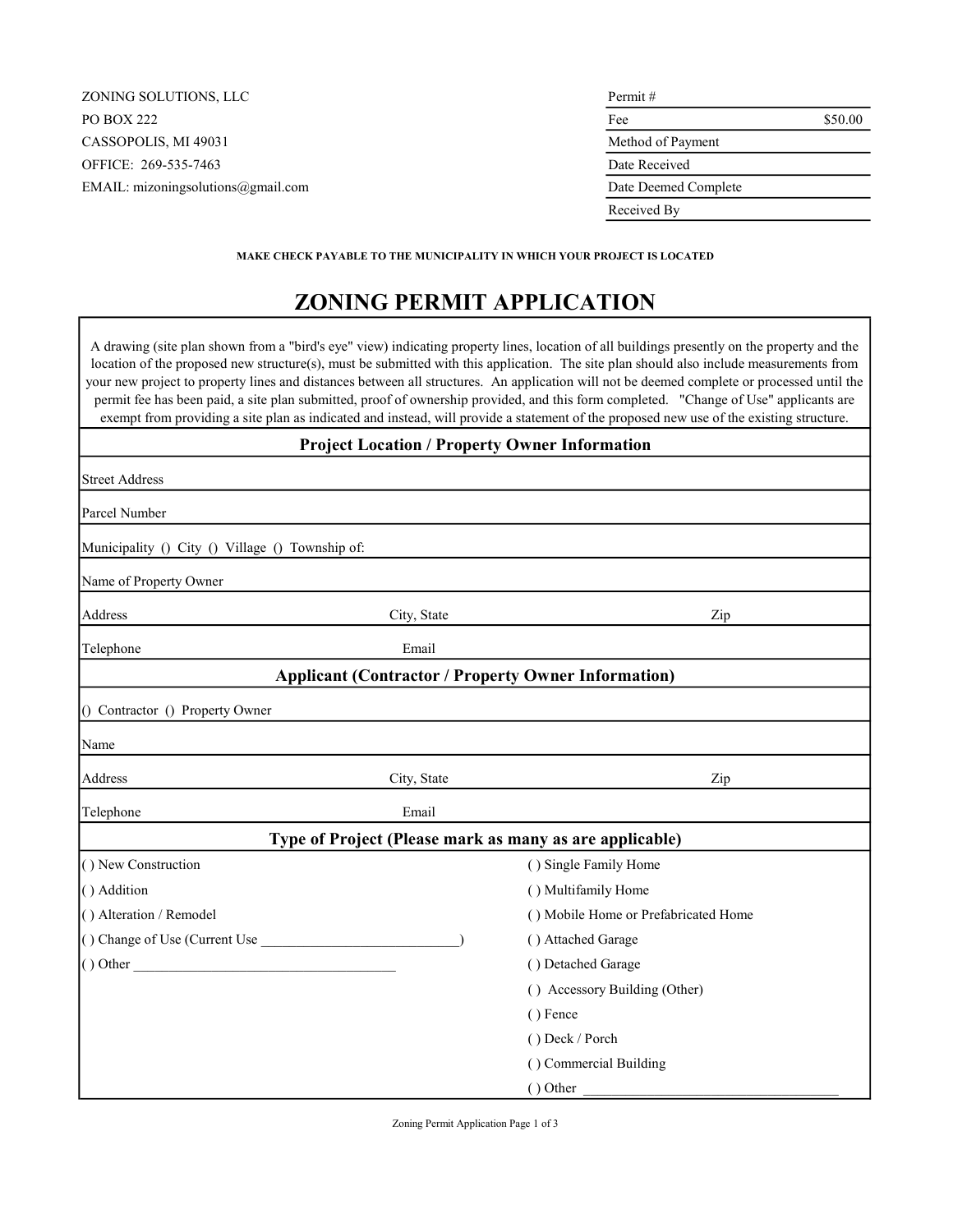### Building Characteristics

| Feet | Description                                 | Detail                                          |
|------|---------------------------------------------|-------------------------------------------------|
|      | From front lot line, measured from          | () Center line of road () Right of way line     |
|      | From front lot line on a body of water      | Measured from the high water mark               |
|      | From rear property line                     | Measured from the rear property line            |
|      | From right side lot line                    | Determined from the road looking at the lot     |
|      | From left side lot line                     | Determined from the road looking at the lot     |
|      | From any and all existing structures        | Determined from closest point on each structure |
|      | Wall height of proposed structure           | Determined from average undisturbed grade       |
|      | Ground to peak height of proposed structure | Determined from average undisturbed grade       |
|      | Proposed structure length                   | From widest point of structure                  |
|      | Proposed structure width                    | From widest point of structure                  |
|      | Square feet of gross floor area             | Total square footage of structure               |
|      | Square feet of living space                 | Finished space for living for habitation        |
|      | Total lot coverage                          | Total lot coverage of all structures            |
|      | Distance from lake, stream, shore, pond     | To be measured from high water mark             |
|      | Agricultural Use (100%) () Yes () No        | If yes, Letter of Understanding required.       |

The proposed building characteristics of this project are as follows:

I, the undersigned, affirm that the foregoing answers, statements, and information and any attachments are in all respects true and correct to the best of my knowledge and belief. I understand that the Zoning Permit applied for, if granted, is issued on the representations made herein and that any Zoning Permit subsequently issued may be revoked because of any breach of representations or conditions, or because of the lack of continued conformance with zoning ordinance requirements. I understand that incomplete applications which also includes application fees will not be processed. Incomplete applications will be closed after 45 days, applicant will have to re-submit including all applicable fees. I, the undersigned, fully understand that acceptance and/or approval of this applicaton for zoning permit does not confer approval by any other municipal entity. I, the undersigned, authorize the Zoning Administrator and any other person authorized by the Zoning Administrator, to enter onto the property subject to this permit hereon for the purpose of conducting inspections for compliance. Failure by the undersigned to permit such inspections shall result in the Zoning Permit Application being denied, or immediate termination of the Zoning Permit that has been issued. I hereby certify that the proposed work is authorized by the owner of record and that I have been authorized by the owner to make this application as his/her authorized agent, and agree to conform to all applicable laws of the State of Michigan. I understand that the Zoning Administrator may require that a survey be performed to verify information regarding the property and/or buildings and/or structures located on the parcel. I understand that incomplete applications, or applications that have been denied, will only be held open for 45 days. After 45 days, a new application will have to be submitted along with new application fees.

APPLICANT SIGNATURE **DATE** 

**PROPERTY OWNER SIGNATURE DATE** 

## OFFICIAL USE ONLY

( ) Approved ( ) Approved with Conditions ( ) Denied

Zoning Administrator Signature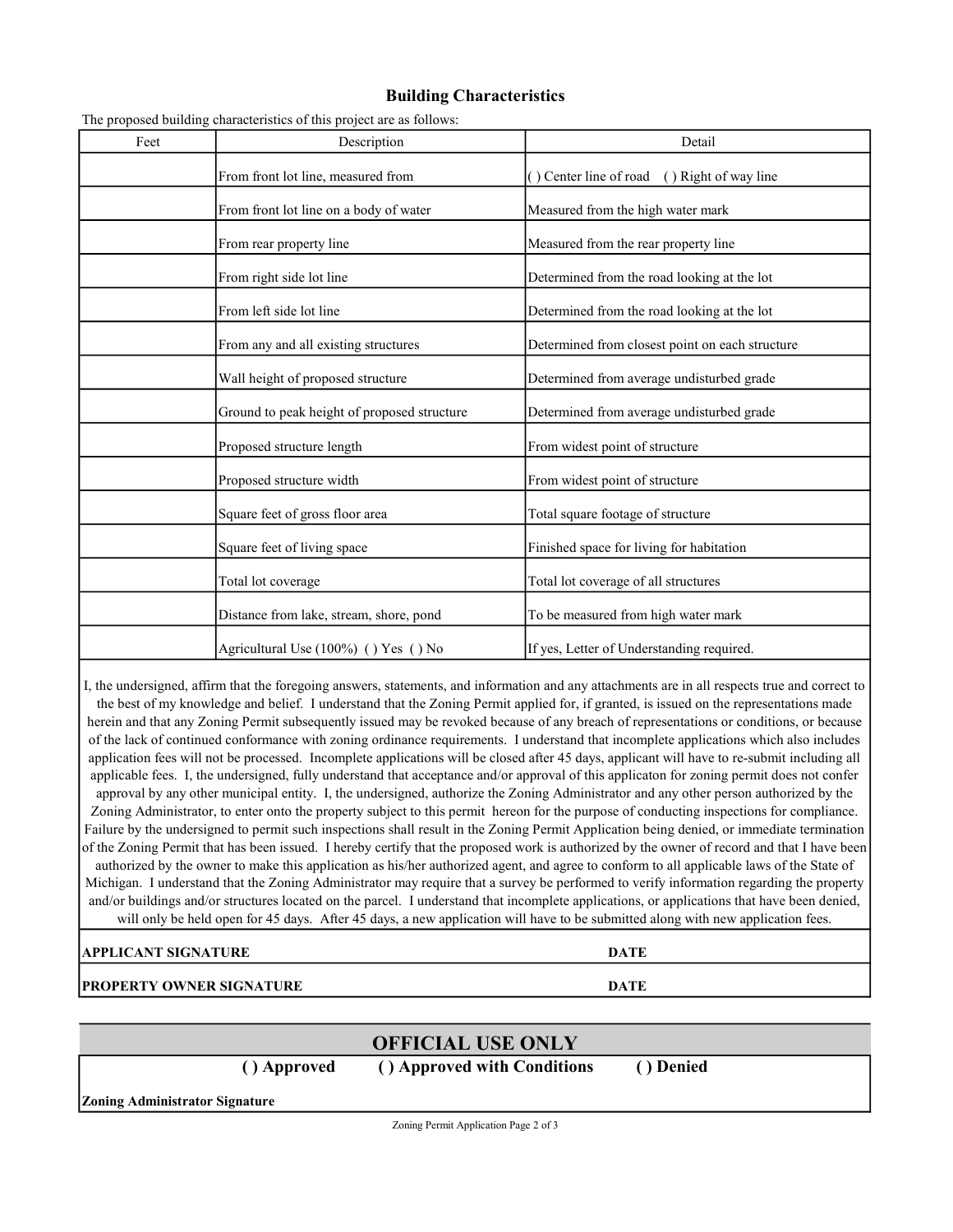### Site Plan / Plot Plan



Place the NORTH ARROW in the CORRECT DIRECTION here:

#### The plot plan must be completed in its entirety prior to any review. This grid paper may be used or a separate plan attached. Required information includes, but is not limited to:

1. The location, shape, area and dimension of the lot.

2. The location, dimensions, and height of any and all existing and/or proposed structures to be erected, altered, or moved on the lot. Measurements from all property lines and other structures shall be included. Measurements shall be from widest point of structure to widest point of structure.

- 3. All streets that adjoin the property.
- 4. All front, side and rear yard setback dimensions, and where such dimensions are measured from.
- 5. Location of any lakes, streams, ponds or wetlands, on or adjoining the property.
- 6. Configuration of existing and/or proposed driveways.
- 7. Location of any existing and/or proposed septic system, drain field and well easements or right of ways.
- 8. Location of any existing and/or proposed legal easements.